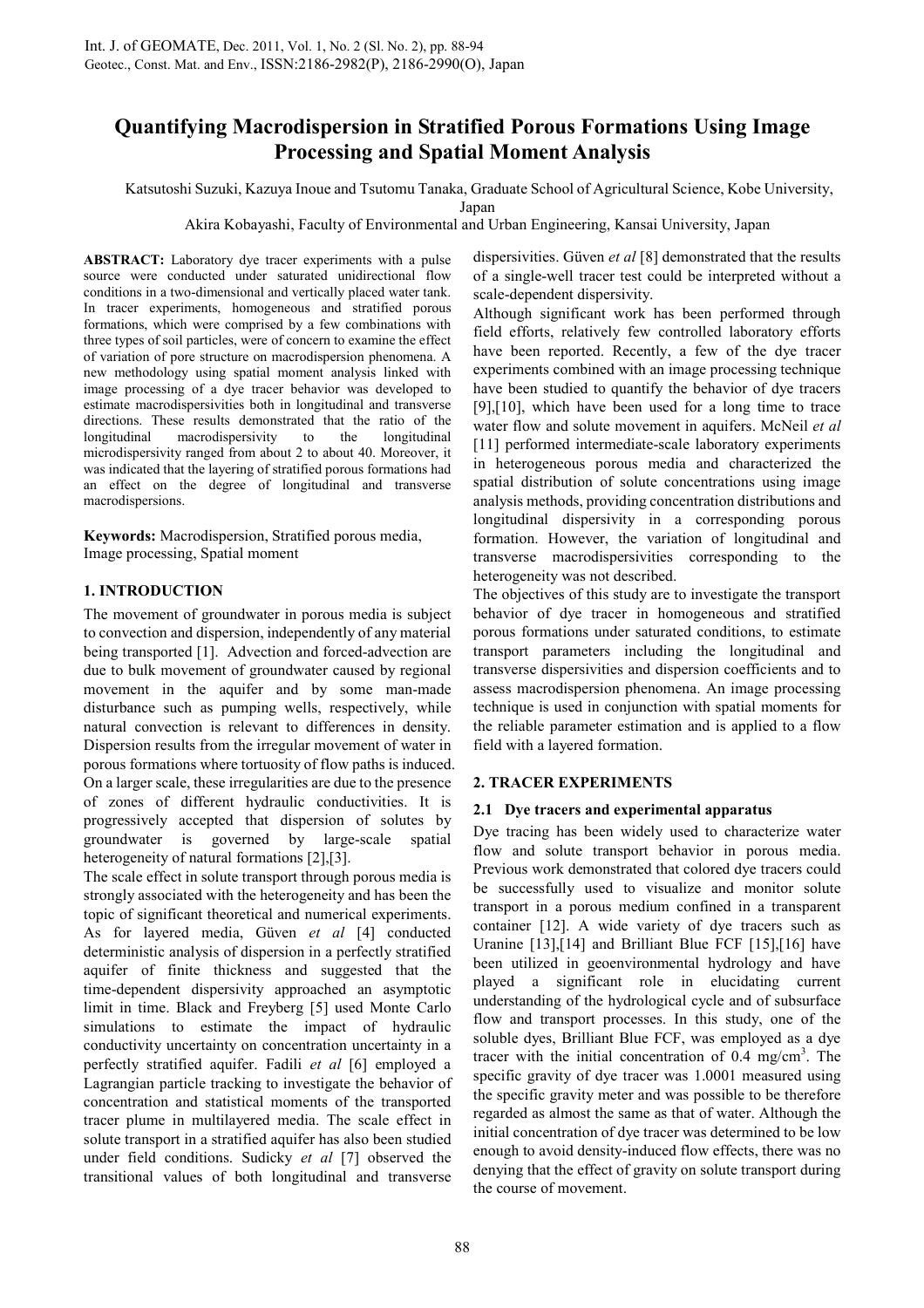

Fig.1 Schematic diagram of experimental apparatus: (a) Vertical view and (b) plane view.

Tracer experiments were carried out in a two-dimensional and vertically placed water tank with the dimensions of 62 cm width, 50 cm height and 1 cm thickness. The water flow tank allowed to contain silica sand in order to form transparent quasi two-dimensional solute transport phenomena and consisted of two acrylic plates with 2 cm thickness. Schematic diagram of experimental apparatus is shown in Fig.1. Lower and upper parts in the experimental apparatus for the measurement of the piezometric head and the observation of dye tracer transport were referred to as Region I and Region II, respectively. Constant head water reservoirs connected to the upstream and downstream ends of the water tank were used to control the hydraulic gradient. One transparent acrylic plate allowed for the observation of migrating dye tracer and for the measurement of the piezometric head at 15 observation points using manometers.

In tracer experiments, in order to elucidate the effect of the layering on the degree of macrodispersion, ten stratified porous formations were of interest and were comprised using three types of soil materials. Physical properties of soil materials, referred to as K4, K5 and K6, are shown in Table 1, as well as longitudinal and transverse microdispersivities estimated from the proposed methodology described later. For the base case, each soil material was filled in all Layers 1 through 4 shown in Fig.1 and comprised a homogeneous porous formation, providing "Single type formation" as Cases K4, K5 and K6. In two-layered porous formations, Layers 1 and 2 were filled with soil material K4 as the upper layer, while soil material K5 or K6 comprised the lower layer including Layers 3 and 4. As Cases K4-5 and K4-6, these two types of porous formations were referred to as "Step type formation". As one possible Step type formation, all three materials comprised flow fields where soil materials K4, K5 and K6

Table 1 Properties of soil materials.

|                                                     | Material |        |        |
|-----------------------------------------------------|----------|--------|--------|
|                                                     | K4       | K5     | K6     |
| Mean particle size (cm)                             | 0.085    | 0.050  | 0.030  |
| Uniformity coefficient (-)                          | 1.80     | 1 25   | 1.31   |
| Hydraulic conductivity<br>$\text{(cm/s)}$           | 0.751    | 0.268  | 0.0571 |
| Dry density $(g/cm^3)$                              | 2.68     | 2.68   | 2.68   |
| Estimated<br>longitudinal<br>microdispersivity (cm) | 0.175    | 0.163  | 0.127  |
| Estimated<br>transverse<br>microdispersivity (cm)   | 0.0156   | 0.0153 | 0.0118 |

Table 2 Experimental cases.

| Case           | Layer number |    |                | Type of stratified |
|----------------|--------------|----|----------------|--------------------|
|                | 1            | 2  | 3<br>4         | porous formation   |
| K4             |              | K4 |                | Single             |
| K <sub>5</sub> | K5           |    |                | Single             |
| K6             |              | K6 |                | Single             |
| $K4-5$         | K4           |    | K <sub>5</sub> | <b>Step</b>        |
| K4-6           | K4           |    | K6             | <b>Step</b>        |
| $K4-5-6$       | K4           | K5 | K6             | <b>Step</b>        |
| $K4-5-4$       | K4           | K5 | K4             | Convex             |
| $K4-6-4$       | K4           | K6 | K4             | Convex             |
| $K5-4-5$       | K5           | K4 | K5             | Concave            |
| $K6-4-6$       | K6           | K4 | K6             | Concave            |

were filled with Layer 1, Layers 2 and 3, and Layer 4, respectively. In the same manner except for the use of two types of soil materials, soil material K4 comprised the top and bottom layers and the middle layer consisted of material K5 or K6, referred to as "Convex type formation" and as Cases K4-5-4 and K4-6-4. In Convex type formation, soil material was switched to another material in order to create two different flow fields as "Concave type formation". In Table 2, experimental cases and corresponding layering formations using three soil materials are summarized as well as the assigned name of stratified porous formations of concern.

#### **2.2 Experimental procedure**

Materials were completely washed and saturated before packing to remove organic chemicals attached to the particle surface, to avoid entering air and to conduct experiments under the saturated condition. In the process of creation of homogeneous or heterogeneous flow field formations, water flow tank was filled with water and material of interest from bottom to top in 5 cm layers to achieve uniform packing. In this process, saturated material was funneled using an extended funnel. Each layer of interest was compacted prior to filling the next layer, resulting in 0.41 of the porosity for all materials. The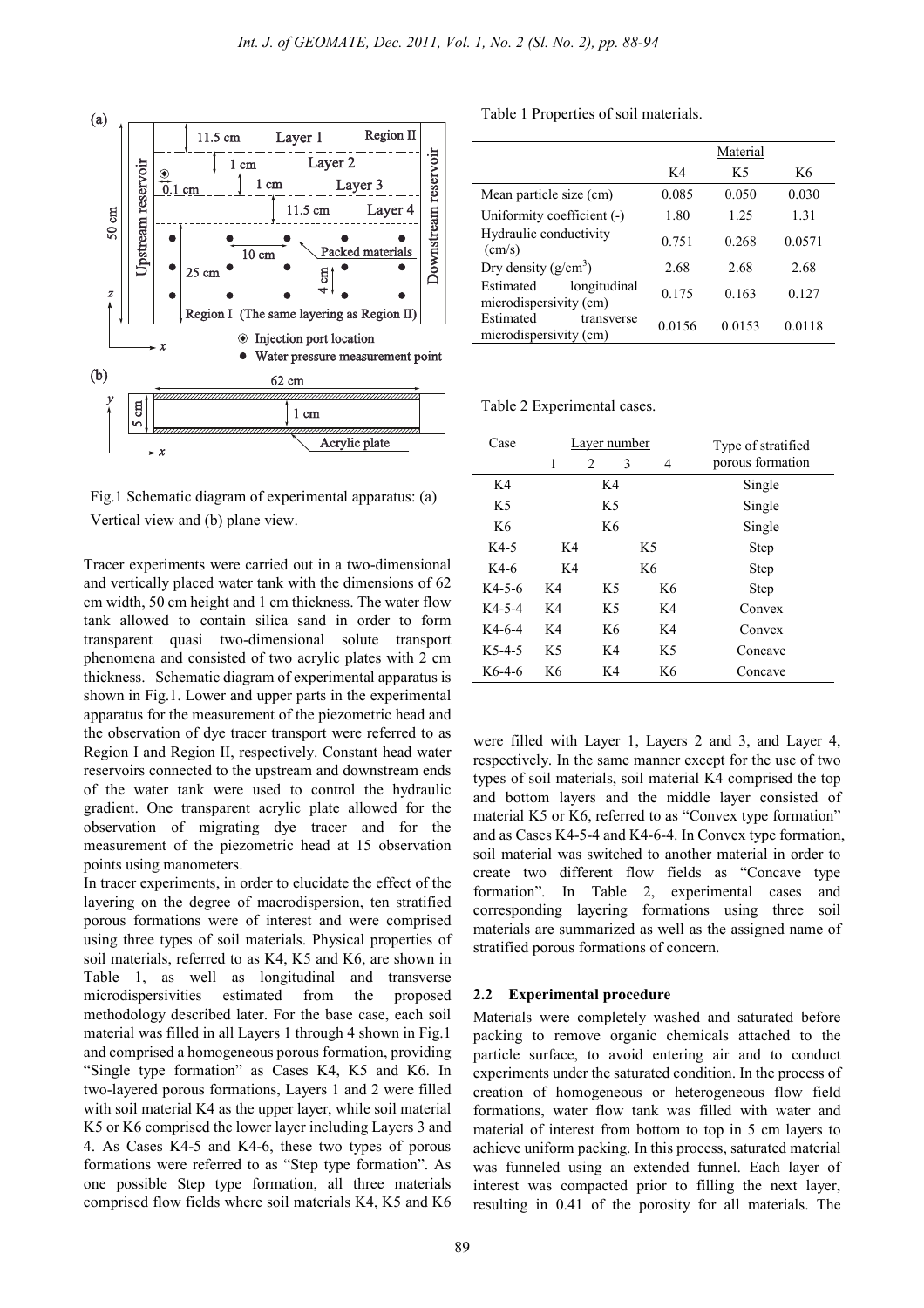

Fig.2 Representative images of dye tracer transport in each porous formation.

porosity of each flow field was able to be estimated indirectly from measurements of the particle density and the dry soil bulk density.

After packing, water was applied to the flow tank under a specific hydraulic gradient controlled by constant head water reservoirs at the upstream and downstream sides, while maintaining saturated condition of porous media. A steady saturated flow field was established in the flow tank when fluctuations in the observed drainage rate, which was effluent from the constant head water reservoir, and piezometer readings at water pressure measurement points could become negligible.

After reaching steady state flow conditions, in order to simulate a pulse type source, dye tracer with the volume of 5 cm<sup>3</sup>, which made flow paths visible, was uniformly injected along the whole thickness of the flow tank. Tracer injection required approximately 20 seconds so as not to possibly induce complications in the flow field, resulting in cylindrical source having a height of 1 cm and a radius of approximately 1.2 cm. In an injection system, a needle was inserted through the injection port with 0.05 cm of the radius on the face of acrylic plate in order to create a two-dimensional transport state. During the experiment, the profiles of tracer migration were periodically recorded using a digital camera. The distance between the digital camera and the experimental flow tank was set at approximately 40 cm. A time series of images could then be processed and analyzed through image analysis for parameter estimation. Several experimental cases were repeatedly conducted under various hydraulic gradient conditions within approximately one order range of Reynolds number. In all experiments, water temperature was in the range of 15 degree Celsius to 21 degree Celsius and varied little during a specific experimental case.

![](_page_2_Figure_6.jpeg)

Fig.3 Relation between the pixel intensity and the dye tracer concentration.

#### **2.3 Transport process and image calibration**

Figure 2 exhibits some images associated with dye tracer distributions in porous media. Each of the pixels representing an image has a pixel intensity which describes how bright that pixel is. Data recorded by the digital camera successfully indicated different pixel intensities in dye tracer distributions, suggesting different concentrations of the dye tracer. Moreover, the tracer experiments may be regarded as effectively two-dimensional since dye tracer was injected across the full 1 cm thickness of the flow tank. In order to establish the relationship between the pixel intensity of a pixel and dye tracer concentration, a calibration was conducted. Under identical experimental conditions, a known concentration of dye tracer was injected into a corresponding porous formation without a hydraulic gradient. The spread of dye was captured by the digital camera. The same procedure was repeated using different concentrations of dye tracer, providing the relation between the pixel intensity and dye tracer concentration as shown in Fig.3 where calibration formulas were also shown and were specific to the experimental configuration. Consequently, the concentration of the dye tracer as a function of the pixel intensity nonlinearly varied over the range of 0 mg/cm<sup>3</sup> to 0.4 mg/cm<sup>3</sup> as seen in Fig.3.

#### **2.4 Spatial moment approach**

A commonly used measure of dilution is the spatial moments of the concentration spatial moments of aqueous concentrations distributed in space in porous media and are calculated from snapshots of tracer plume at given times as follows [17].

$$
M_{ij}(t) = \int_{-\infty}^{\infty} \int_{-\infty}^{\infty} C(x, z, t) x^{i} z^{j} dx dz
$$
 (1)

where *x* and *z* are the Cartesian coordinates, *C* is the solute concentration,  $t$  is the time,  $M_{ii}$  is the spatial moments associated with the distribution of tracer plume at a certain time, and *i* and *j* are the spatial order in the *x* and *z*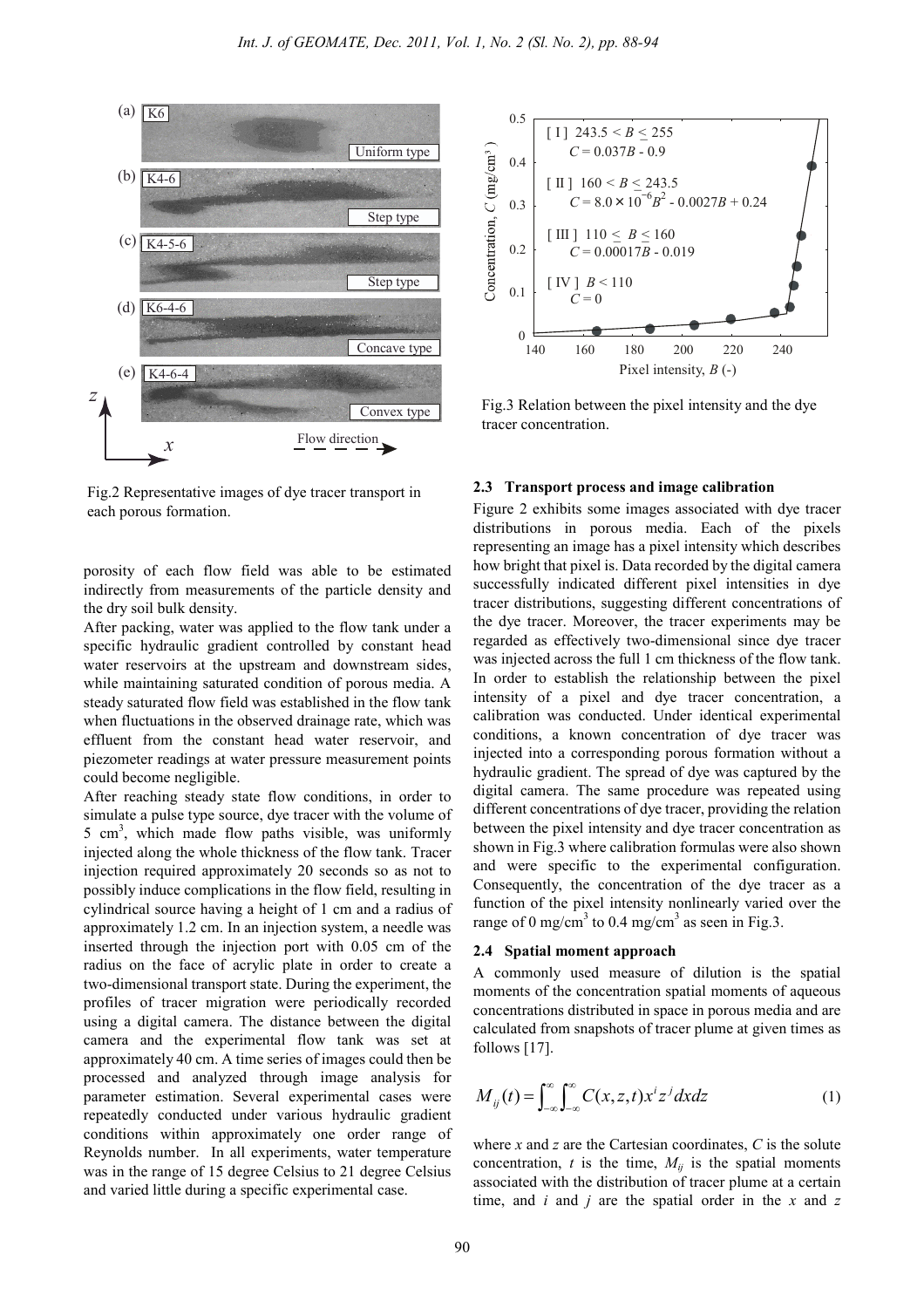![](_page_3_Figure_1.jpeg)

Fig.4 Variation of normalized longitudinal and transverse dispersion coefficients as a function of Reynolds number.

coordinates, respectively.

The tracer brightness distribution can be converted to a concentration distribution by the calibration, providing an analogy between Eq.(1) and Eq.(2).

$$
M_{ij}(t) = \int_{-\infty}^{\infty} \int_{-\infty}^{\infty} H(x, z) B(x, z, t) x^{i} z^{j} dx dz
$$
 (2)

where  $H(x,z)$  is the area per unit pixel and  $B(x,z,t)$  is the intensity at a corresponding pixel.

The centroid of plume concentration distribution is calculated as the normalized first order spatial moment by the following equation.

$$
x_c = \frac{M_{10}}{M_{00}}, \quad z_c = \frac{M_{01}}{M_{00}} \tag{3}
$$

where  $x_c$  and  $z_c$  are the centroid locations of plume concentration distribution in the *x* and *z* coordinates, respectively. The second order spatial moments are also computed as follows.

$$
\sigma_{ij} = \begin{pmatrix} \sigma_{xx} & \sigma_{xz} \\ \sigma_{zx} & \sigma_{zz} \end{pmatrix} = \begin{pmatrix} \frac{M_{20}}{M_{00}} - x_c^2 & \frac{M_{11}}{M_{00}} - x_c z_c \\ \frac{M_{11}}{M_{00}} - z_c x_c & \frac{M_{02}}{M_{00}} - z_c^2 \end{pmatrix}
$$
(4)

where  $\sigma_{ij}$  is the second order spatial moments.

Longitudinal and transverse macrodispersivities from spatial moments of the distributed tracer plume are calculated as [10]

$$
A_L = \frac{1}{2} \frac{\sigma_{xx}}{\xi_c}, \quad A_T = \frac{1}{2} \frac{\sigma_{zz}}{\xi_c}
$$
 (5)

where  $A_L$  is the longitudinal macrodispersivity,  $A_T$  is the transverse macrodispersivity and  $\xi_c$  is the travel distance of the center of tracer plume in the mean flow direction at a given time *t* .

Furthermore, the longitudinal and transverse dispersion

coefficients are estimated based on the relation between the seepage velocity and the dispersivity as the following equations

$$
D_L = vA_L, \quad D_T = vA_T \tag{6}
$$

where  $D_L$  is the longitudinal dispersion coefficient,  $D_T$  is the transverse dispersion coefficient and *v* is the seepage velocity in an entire domain, which can be indirectly computed using the effluent discharge from the downstream reservoir, the porosity and the cross-section area.

An advantage of spatial moment analysis in conjunction with an image technique is that the underlying physical model is not needed unlike other techniques such as fitting advection and dispersion equation. This point may lead to the cost reduction related to labor sampling of other conservative chemicals such as NaCl and KBr.

#### **3 RESULTS AND DISCUSSION**

#### **3.1 Microdispersion coefficient estimates**

Estimates of longitudinal and transverse dispersion coefficients in single layer formations of Cases K4, K5 and K6 are shown in Fig.4 as a function of Reynolds number, which is expressed as follows [1]

$$
Re = \frac{vd_{50}}{V} \tag{7}
$$

where *Re* is the Reynolds number, *v* is the seepage velocity,  $d_{50}$  is the mean particle size and  $\nu$  is the kinematic viscosity, which was performed the corrections at the temperature of 15 degree Celsius. Harleman and Rumer suggested that a nonlinear relation between dispersion coefficients and Reynolds number as follows [18]

$$
D_L / \nu = b_L R e^{f_L}, \quad D_T / \nu = b_T R e^{f_T}
$$
 (8)

where  $b_L$ ,  $b_T$ ,  $f_L$  and  $f_T$  are constants, which depend on particle shape. The best fittings based on Eq.(8) with the empirical constants of 2.48 of  $b<sub>L</sub>$ , 0.66 of  $f<sub>L</sub>$ , 0.257 of  $b<sub>T</sub>$  and 0.53 of  $f<sub>T</sub>$ . In this figure, empirical relations suggested by Harleman and Rumer [18] were also depicted for the normalized longitudinal dispersions with the constants 0.66 of  $b_L$  and 1.20 of  $f_L$  and for the transverse dispersions with the constants 0.036 of  $b_T$  and 0.70 of  $f_T$ .

Both longitudinal and transverse dispersion coefficients increased not only with the Reynolds number in flow fields but with the mean particle size. This tendency was quite natural in solute transport phenomena in homogeneous porous media [1], indicating the validity of the methodology applied herein. On the other hand, the fitting curves obtained in this study provided larger values compared to the empirical relations because the difference between physical properties including the uniformity coefficient and the mean grain size of materials in tracer experiments employed in this study and other literature might affect a porous formation, and resulted in a wide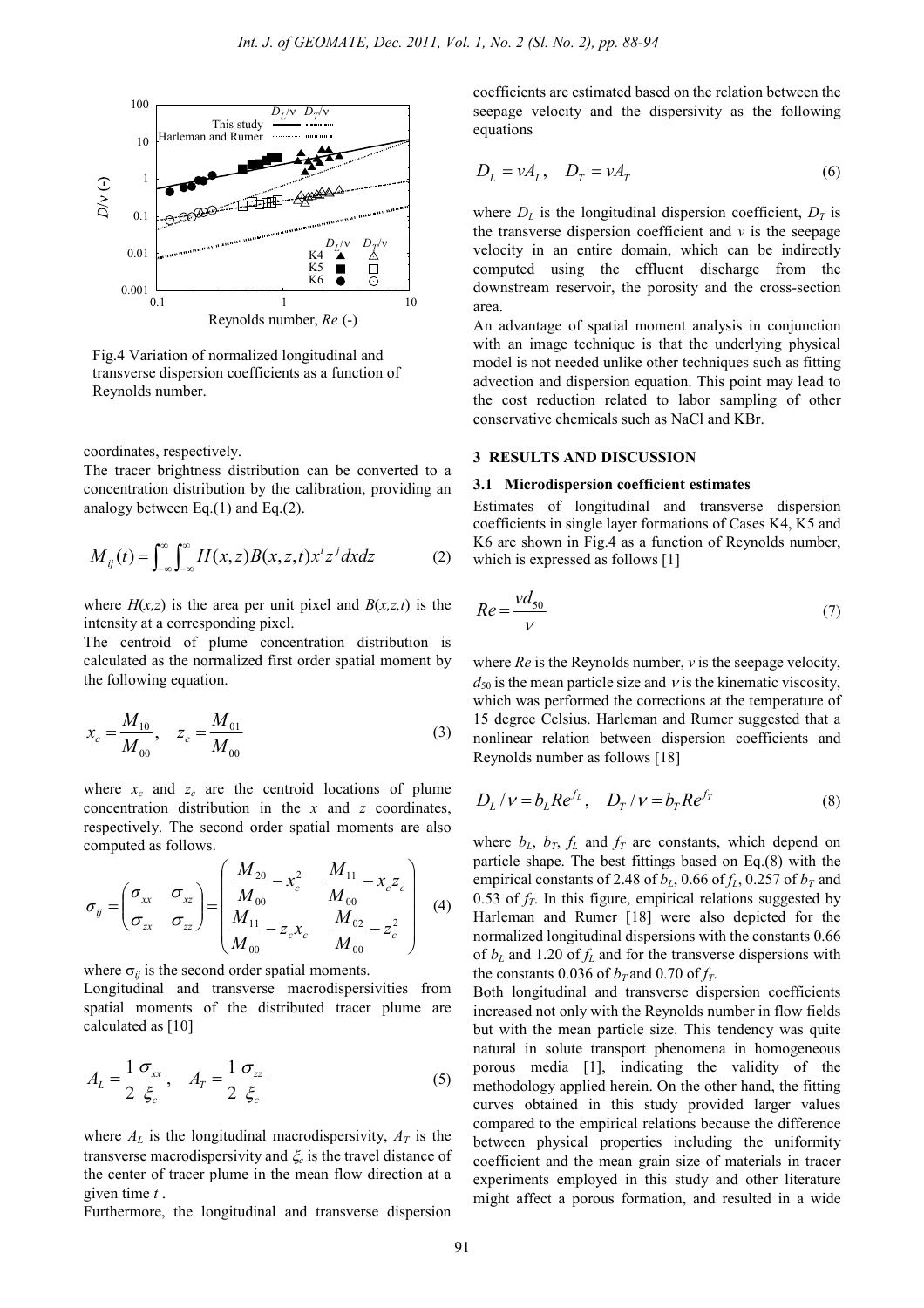![](_page_4_Figure_1.jpeg)

Fig.5 Variation of longitudinal and transverse macrodispersivities as a function of Reynolds number in Step type formation.

![](_page_4_Figure_3.jpeg)

Fig.6 Variation of longitudinal and transverse macrodispersivities as a function of Reynolds number in Convex type formation.

![](_page_4_Figure_5.jpeg)

Fig.7 Variation of longitudinal and transverse macrodispersivities as a function of Reynolds number in Concave type formation.

variety of tortuous pathways during the course of tracer migration.

### **3.2 Macrodispersivity estimates**

As stratified porous formations of Step, Convex and Concave type formations, longitudinal and transverse macrodispersivities in each formation are plotted in Fig.5 to Fig.7 as a function of Reynolds number. Longitudinal macrodispersivities in multilayered porous media were larger than those in single layers of Cases K4, K5 and K6, which were shown in Table 1. This was attributed to the distribution of hydraulic conductivity comprising flow fields and was one evidence occurring macrodispersion phenomena.

As for Step type porous formations of concern, longitudinal macrodispersivities in Case K4-6 were larger than those in Case K4-5 as shown in Fig.5. Moreover, longitudinal macrodispersivities in Case K4-5-6 were lower values than those in Case K4-6. It was inferred that larger difference of hydraulic conductivity between neighboring layers resulted in larger values of longitudinal macrodispersivity. On the other hand, the difference of transverse macrodispersivities was relatively small despite of the stratified porous formation. This was because the flow direction was parallel to the layers and the vertical component of flow velocity was almost zero in this experimental field. As for Convex type formations, the same tendency as the results of Step type formation appeared for longitudinal and transverse macrodispersivity estimates as seen in Fig.6.

On the other hand, unlike the results of Step and Convex type formations, Concave type formations where the soil material having the largest hydraulic conductivity comprised the middle layer in three layers presented a unique tendency as shown in Fig.7. Whereas a little difference of the longitudinal macrodispersivity estimates between Cases K5-4-5 and K6-4-6 appeared, transverse macrodispersivity estimates depended on the soil materials comprising the top and bottom layers. A few studies [19], [20] mentioned a solute transfer across a discontinuity such as a layered formation and suggested a probability expression as follows

$$
P_1 = \frac{\sqrt{D_1}}{\sqrt{D_1} + \sqrt{D_2}}
$$
\n(9)

$$
P_2 = 1 - P_1 = \frac{\sqrt{D_2}}{\sqrt{D_1} + \sqrt{D_2}}
$$
\n(10)

where  $D_1$  is the transverse dispersion coefficient in a layer in which tracer exists,  $D_2$  is the transverse dispersion coefficient in the neighbor layer,  $P_I$  is the transfer probability that a tracer remains in the same layer in which tracer exists and  $P_2$  is the transfer probability that a tracer goes into the neighboring layer.

Eq.(9) and Eq.(10) can be expressed as follows

$$
P_1 = \frac{\sqrt{\alpha_T^1 K_1 I_1 / n_1}}{\sqrt{\alpha_T^1 K_1 I_1 / n_1} + \sqrt{\alpha_T^2 K_2 I_2 / n_2}}
$$
(11)

*P*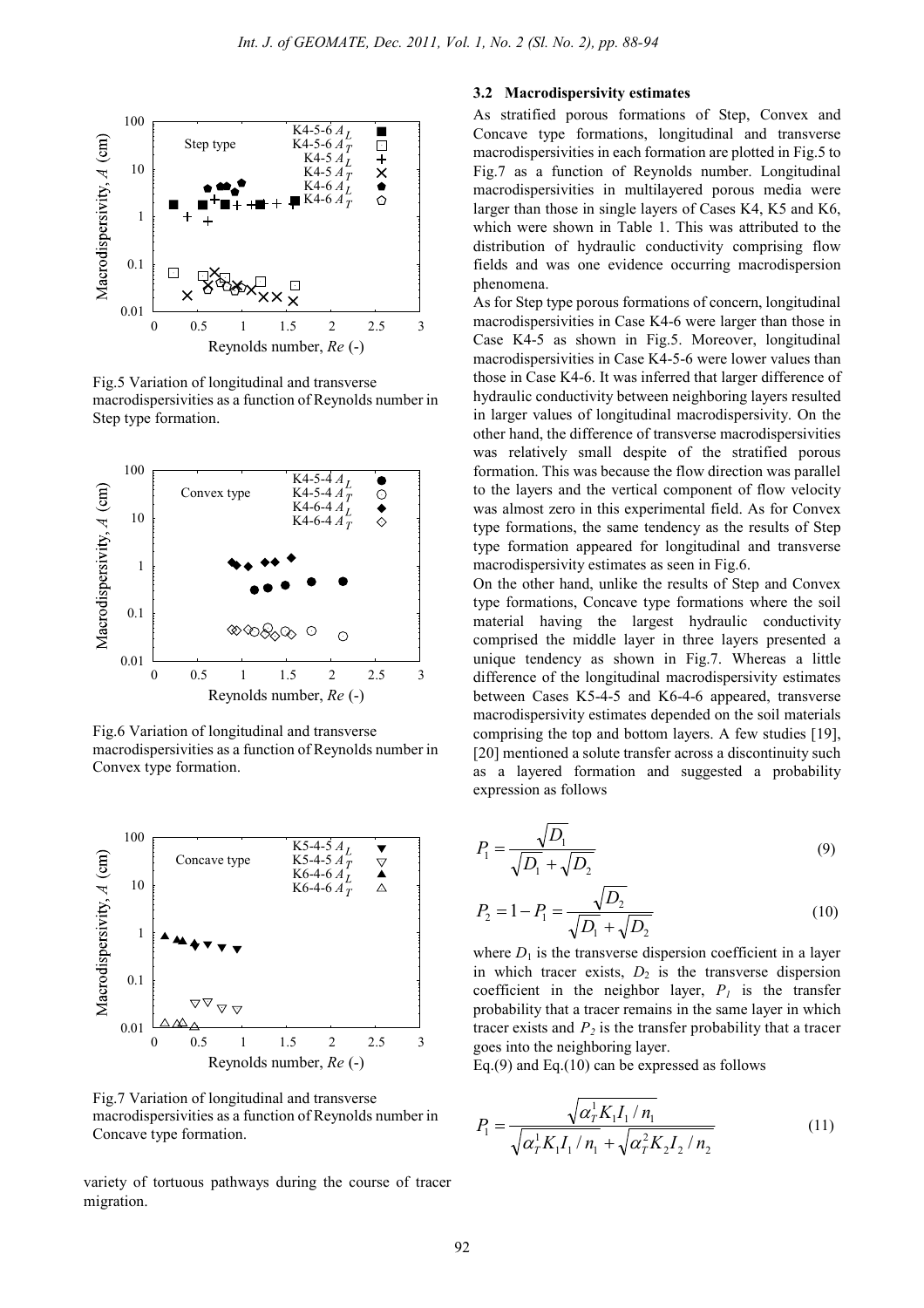![](_page_5_Figure_1.jpeg)

Fig.8 Variation of normalized transverse dispersion coefficients as a function of Reynolds number.

![](_page_5_Figure_3.jpeg)

Fig.9 Variation of normalized longitudinal macrodispersivities as a function of Reynolds number.

$$
P_2 = \frac{\sqrt{\alpha_T^2 K_2 I_2 / n_2}}{\sqrt{\alpha_T^1 K_1 I_1 / n_1} + \sqrt{\alpha_T^2 K_2 I_2 / n_2}}
$$
(12)

where  $\alpha_T^i$  is the transverse microdispersivity in each layer *i*,  $K_i$  is the hydraulic conductivity in each layer *i*,  $I_i$  is the hydraulic gradient in each layer  $i$  and  $n_i$  is the porosity in each layer *i*. In this study, each layer had the same porosity under the same hydraulic gradient condition. Hence, the following equations can be obtained.

$$
P_1 = \frac{\sqrt{\alpha_T^1 K_1}}{\sqrt{\alpha_T^1 K_1} + \sqrt{\alpha_T^2 K_2}}
$$
(13)

$$
P_2 = \frac{\sqrt{\alpha_T^2 K_2}}{\sqrt{\alpha_T^1 K_1} + \sqrt{\alpha_T^2 K_2}}
$$
(14)

As seen in Table 1, Case K4 had the largest values of transverse microdispersivity and hydraulic conductivity among flow fields of Single type formation. In addition, the values of transverse microdispersivity exhibited a tendency

to become smaller in soil material, which has smaller hydraulic conductivity. Therefore, according to the expression of  $Eq.(13)$  and  $Eq.(14)$ , tracers migrating in the K5 or K6 layer had a tendency to travel toward the K4 layer. Hence, as shown in Fig.7, in Concave type porous formations employed herein, it appeared that the difference of hydraulic conductivity between layers had no effect on the variation of longitudinal macrodispersivity estimates but on transverse macrodispersivity estimates.

#### **3.3 Macrodispersivity vs. microdispersivity**

As for results in stratified porous formations, Fig.8 exhibits the variation of the transverse macrodispersion coefficient as a function of Reynolds number. Additionally, for the purpose of comparison between macrodispersion and microdispersion coefficient estimates, transverse dispersion coefficients in Single type formation in Cases K4, K5 and K6 were also plotted. Transverse macrodispersion coefficient estimates in Step and Convex type formations were larger than those estimated in single layers K4, K5 and K6. This was because tracers migrating in K5 or K6 layer might tend to flow into the K4 layer as aforementioned above. Opposite to this result, transverse macrodispersion coefficient estimates in the Concave type formation of Case K6-4-6 were smaller than those estimates in single layers K4, K5 and K6. This also attributed to the difference of hydraulic conductivity between two layers. In Concave type formations, tracers located in the top and bottom layers had a certain possibility to flow into the middle layer, which has the largest hydraulic conductivity. Therefore, the degree of transverse dispersion showed a tendency to decrease as tracers move.

However, as shown in Fig.8, one of the Concave type formations, Case K5-4-5, provided almost the same values of transverse macrodispersion coefficients as those in Single type formations. According to Eq.(9) to Eq.(14), the transfer possibility of tracers depends on the transverse dispersivity. There was a small difference between not only transverse dispersivities but the values of hydraulic conductivity in soil materials K4 and K5, resulting in similar values of Case K5-4-5 to the results of Single type formation.

Figure 9 demonstrates that the variation of the longitudinal macrodispersivities divided by the microdispersivity  $(\alpha_l=0.175cm)$ , which was an estimate in Single type formation of Case K4, as a function of Reynolds number. Regardless of stratified porous formations, the ratio of the longitudinal macrodispersivity to the longitudinal microdispersivity exceeded 1, and ranged from about 2 to about 40. Moreover, there was a marked difference between estimated values of  $A_L/\alpha_L$  in stratified porous formations. In Step type formation the values of  $A_I/\alpha_I$  were larger than those in Convex and Concave type formations due to the difference of the degree of transverse dispersion induced from the layering comprising stratified formations.

#### **4 CONCLUSION**

In the present study, the behavior of macrodispersion in stratified porous formations was assessed. Macrodispersion coefficient and microdispersivity were estimated based on